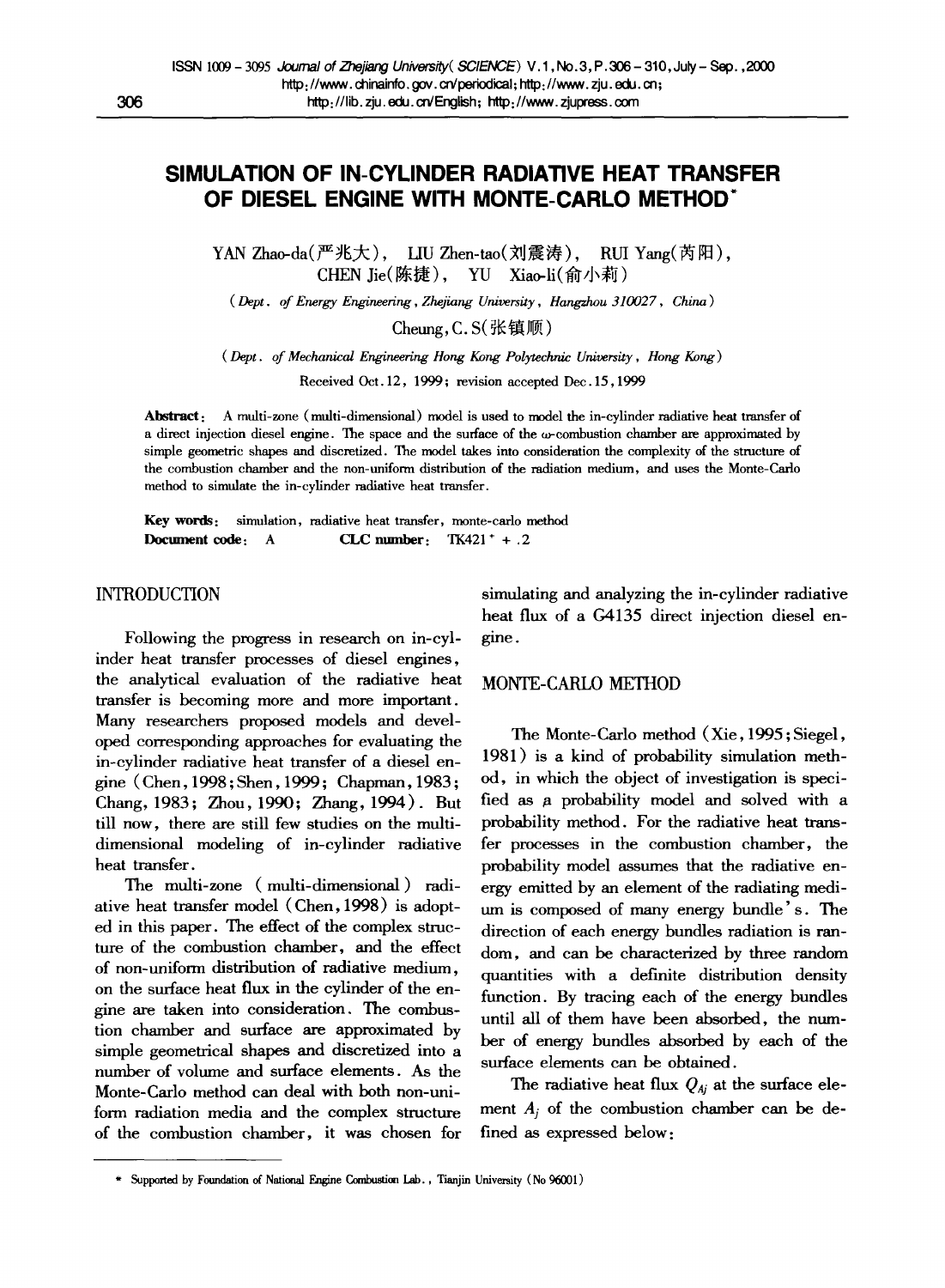$$
Q_{Aj} = \int_{Aj} \int_{V} \frac{k_{ai}}{\pi r r^{2}} \exp\left(-\int_{0}^{r} k_{ai} r dr\right) \sigma T_{gi}^{4} dV_{i} dA_{j} + \int_{Aj} \int_{A} \frac{\cos \eta_{i} \cos \eta_{i}}{\pi r^{2}} \exp\left(-\int_{0}^{r} k_{ai} r dr\right) \cdot \epsilon_{si} \sigma T_{si}^{4} dA_{i} dA_{j}
$$
 (1)

In the Eq.  $(1)$ , the first term is the radiative heat transfer between all volume elements V and the surface element  $A_i$ , while the second term is the radiative heat transfer between all surface elements and the surface elements  $A_i$ ;  $K_{ai}$  is the absorption coefficient of a volume element,  $\eta$  is the angle between the normal to the surface and the direction of radiation,  $\varepsilon$  is the absorption coefficient of a surface element,  $r$  is the distance from the radiation source to the surface,  $\sigma$  is Boltzmann's constant and  $T$  the temperature of an element. The subscripts  $i$  and  $j$  refer to the zones, g to a volume element and s a surface element.

If the volume element  $dV_i$  emits n energy bundles of which  $n_1$  are absorbed by  $dA_i$ , then the fraction of the energy bundles emitted by *dV*  and absorbed by  $dA_i$  is:

$$
P_{gij} = n_i/n
$$

Similarly,  $P_{sij}$  represents the fraction of the energy bundles emitted by all surface elements absorbed by  $dA_i$ . Then Eq. (1) can be rewritten as:

$$
Q_{Aj} = \sum_{i=1}^{M} P_{gij} Q_{gi} + \sum_{i=1}^{M} P_{ij} Q_{si}
$$
 (2)

Where  $M_{\epsilon}$  and  $M_{s}$  are the number of volume elements and the number of surface elements respectively, while  $Q_{gi}$  and  $Q_{si}$  are the energy emitted by the volume element and the surface element respectively.

The steps for evaluating the radiative heat flux to the cylinder head, the cylinder liner surface, the piston bowl and the global radiative heat flux are shown below.

1) At any crank angle during the stage of diffusion combustion, the combustion chamber is divided into  $M_g$  volume elements and  $M_s$  surface elements.

2) Determine the extinction coefficient, radiation temperature, absorption coefficient and emission coefficient (or the emissivity  $\varepsilon$ ) of the volume elements and the surface elements based on the diesel engine multi-zone (multi-dimensional) in-cylinder radiation model developed in (Chen, 1998).

3) The radiation energy emitted by each element is divided into  $N$  energy bundles. Apply the Monte-Carlo method to simulate the direction and the trajectory (including the reflection part) of each energy bundle and determine the position at which it is absorbed.

4) Sum up the number of energy bundles absorbed by each surface element. From Eq. (2), the distribution of radiative heat flux through the surfaces can be calculated and hence the averaged global radiative heat flux.

# DISCRETIZATION OF THE COMBUSTION CHAMBER

#### **1. Discretization of the combustion chamber**

To apply the Monte-Carlo method for calculating the radiative heat flux, the space and the surfaces of the combustion chamber must be discretized into a number of volume elements and surface elements. Since the space geometry and values of the parameters (such as the shapes of the burned zone and the unburned zone, the distribution of soot concentration) of the radiating medium vary with time, the zonal division of the volume cavity should also vary with time. Except for the cylinder liner surface, other surface elements will not change with time. The surface elements of the cylinder head and the piston surface are hence fixed in size. Thus the volume elements and the surface elements are independent of each other.

The combustion chamber is divided into seven independent surfaces, numbered from 0 to 6, as shown in Fig. 1. The surfaces  $0, 2, 3, 4, 5, 6$ are fixed surfaces, whose surface elements are numbered  $0 - 12$ ,  $25 - 29$ ,  $23 - 24$ ,  $21 - 22$ ,  $19-20$ ,  $13-18$  respectively. Actually surface 0 refers to the cylinder cover, surface 2 refers to the piston crown and the other surfaces, 3,4,5 and 6, refer to the piston bowl surface. Surface 1 refers to the cylinder liner, whose elements are numbered  $38 - 47$ , while the length of an element is determined by the piston stroke. The space of the combustion chamber is divided into 8 volume elements, numbered  $30 - 37$ . They are either solid or hollow cylinders.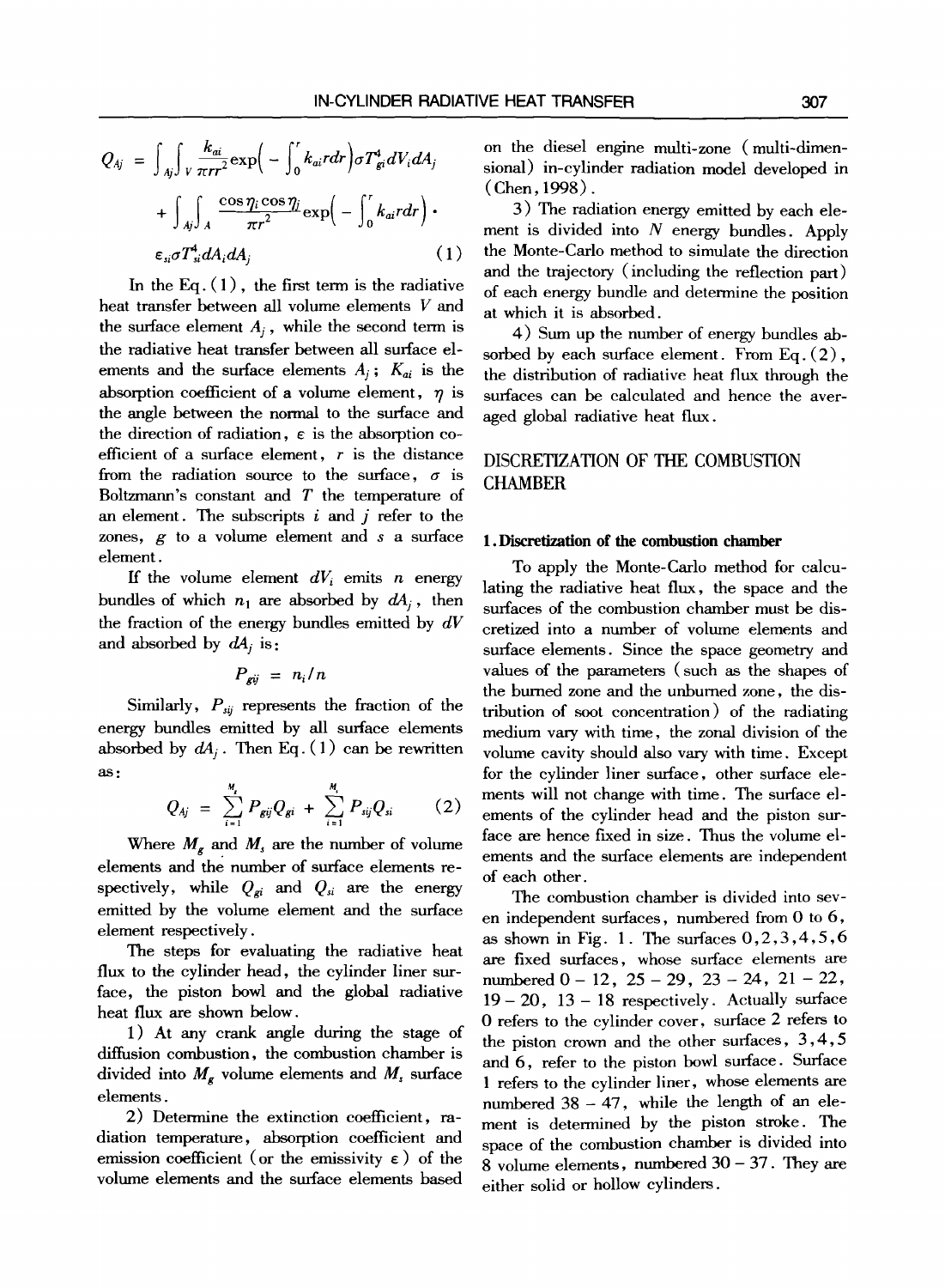

Fig. 1 Division of **the volume elements** and surface **dements of the combustion chamber** 

# **2. Determination of zonal radiation parameters**

Based on the multi-zone (multi-dimensional) radiative heat transfer model (Chen, 1998), the burning zone is divided into a fuel core zone C, two combustible mixing zones  $B_1$ ,  $B_2$  and an air zone A, as shown in Fig. 2. Element 30 is located in the fuel core zone, elements 31 and 32 are located in the rich mixture zones  $B_1$ , elements 33 and 34 are located in the lean mixture zones  $B<sub>2</sub>$ , while the rest are air zones. The values of the characteristic parameters of each zone are shown in Table 1.



Fig.2 Division of combustion model **zones**  A-Zone; B<sub>1</sub>-Zone; B<sub>2</sub>-Zone; C-Zone

#### **Table** 1 Characteristic parameters of **each zone**

| ATDC °CA | Extinction coef. $(1/m)$ |     |                |   | Radiation temp. (K) |      |                |      |
|----------|--------------------------|-----|----------------|---|---------------------|------|----------------|------|
|          | ⌒<br>u                   | B,  | B <sub>2</sub> | А | ◠<br>v.             | B    | B <sub>2</sub> | л    |
| 10U      | 600                      | 380 | 450            | 0 | 1980                | 1980 | 2450           | 2450 |
| 10S      | 680                      | 380 | 450            | 0 | 1980                | 1980 | 2450           | 2450 |
| 20U      | 100                      | 180 | 240            | 0 | 2300                | 2700 | 2600           | 2600 |
| 30U      | 80                       | 20  | 120            | 0 | 2500                | 2800 | 2600           | 2600 |
| 30S      | 110                      | 20  | 120            | 0 | 2500                | 2800 | 2600           | 2600 |

U: unscattering, S: scattering

#### SIMULATED RESULTS AND ANALYSES

1. The heat release rate of a diesel engine with  $\omega$ -combustion chamber shows that in general the heat release occurs from  $8 - 10$  °C A (Crank Angle) before top dead center (BTDC) to 40 - 60  $\mathcal{A}$  after top dead center (ATDC). The initial period is a stage of premixed combustion, which rises to a peak value near the TDC. After the TDC, diffusion combustion begins and the amount of heat released in this stage is  $70 - 80$ percent of the total amount of heat released. Fig. 3 and Fig. 4 show that the peak radiative heat flux on the bottom of the cylinder head and the top of the piston occurs at  $20^{\circ}$ CA ATDC. Diffusion combustion is not yet fully developed at 10  $\mathcal{A}$  ATDC, so the radiative heat flux at this

crank angle is lower than that at  $20^{\circ}$ CA ATDC. While at  $30^{\circ}$ CA ATDC, diffusion combustion is nearly completed, so the radiative heat flux drops significantly. In-cylinder radiative heat flux is directly related to the temperature and soot concentration. Experimental data on the G4135 engine  $(Xu, 1996)$  show that the peak flame temperature and soot concentration occurs around  $20^{\circ}$ C A ATDC, which agree with the simulated results.

2. At any crank angle, the peak radiative heat flux on the piston crown comes into contact with the flame front first, and always occurs at the apex ( element  $13$  ) of the  $\omega$ -combustion chamber bowl. The simulation indicates that this location can absorb more energy bundles coming from all directions. On the other hand, the peak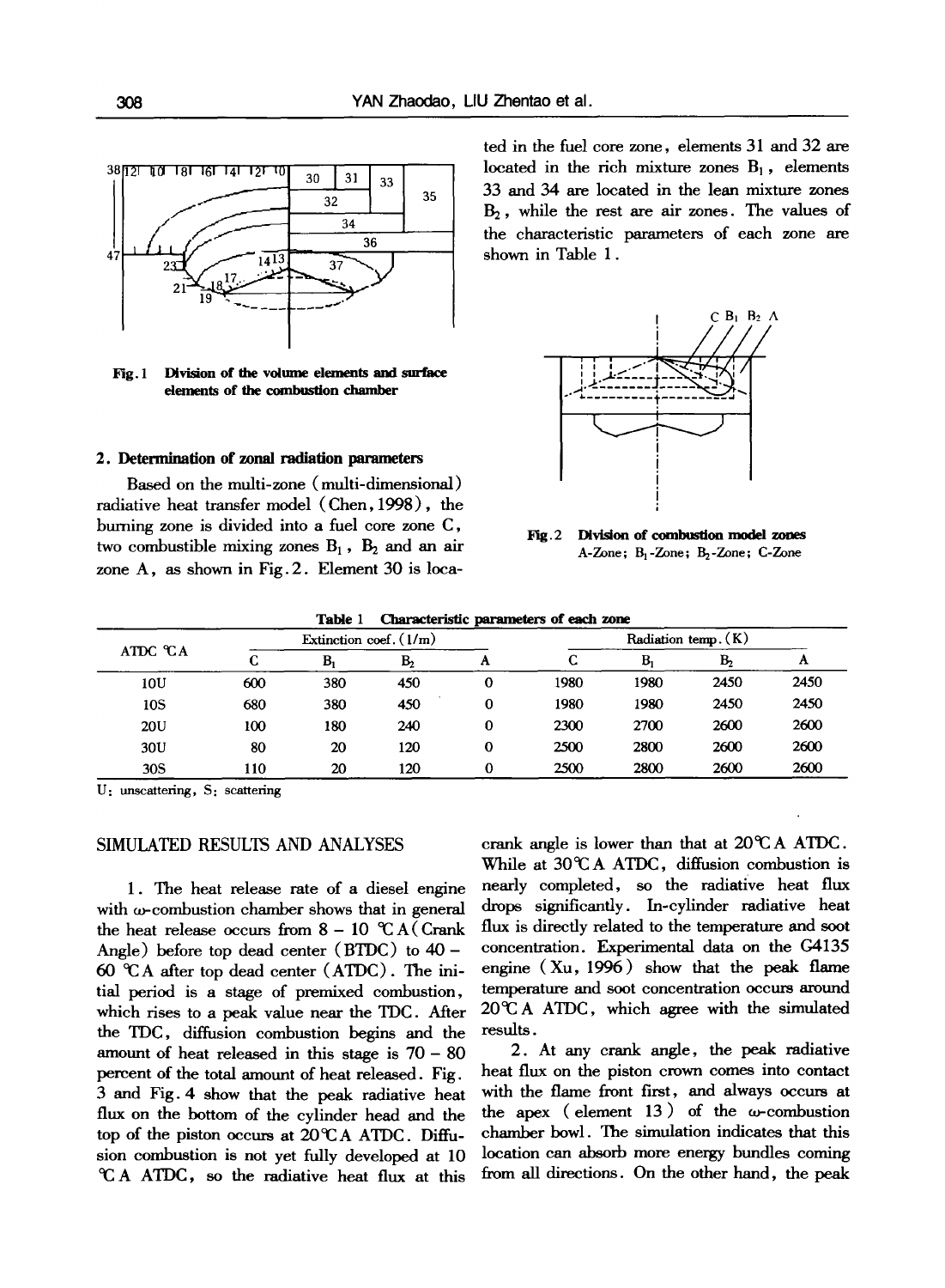

**Fig. 3 Radiative heat flux on the bottom of cylinder head** 

**Fig.4 Radiative heat flux on the top of the piston** 

radiative heat flux on the cylinder head does not appear at its center, but close to element 5. The reason is that at the center of the cylinder head, which is the location of the fuel injector and the fuel core zone C, the temperature is relatively low. Combustion starts at the combustible fuelair mixture zone B, which is at the tip of the spray bundles around element 5. As the optical thickness from the flame to the center of the cylinder head is large and the unburned fuel droplets tend to reduce the radiation energy of the energy bundles, the radiative heat flux is relatively low. As shown in the curve 2 of Fig. 3, at  $20^{\circ}$ A ATDC, there is a significant increase in the radiative heat flux at the center of the cylinder head due to the intense diffusion combustion. This figure also shows that there is fluctuation in the distribution of radiative heat flux, which is due to the difference in the values of the various parameters in the different zones.

3. As shown in Fig. 4, the radiative heat flux bounces at the edges joining the piston crown and the piston bowl of the  $\omega$ -combustion chamber, at elements 24 and 25. The main reason is that when the radiation energy bundles emitted by the soot and the gas radiation sources arrive at these elements, most of them are absorbed and few of them are reflected. On the other surfaces, there are reflections of the energy bundles. So the bounce occurs. As the piston moves, the distances and directions of the energy bundles to these elements are also changed; the level of bounce in the radiative heat flux at these elements hence changes with crank angle.

4. The scattering effect of the fuel droplet on

the radiative heat transfer is a controversial issue. In this paper, the scattering effect of fuel droplets is taken into consideration. The simulated results with and without fuel droplet scattering are shown in Fig. 5. The effect on the radiative heat flux is not significant, except around the fuel core region where the fuel droplet density is high.



**Fig. 5 Scattering effect of fuel droplets on cyl. head**  radiative heat flux at  $10^{\circ}$ CA ATDC

5. The distribution pattern of radiative heat flux simulated in this paper is similar to the resuits obtained by Mengul (Mengul, 1985) with a spherical harmonics approximation method. Fig. 6 shows the radiative heat flux peak values on the top of piston and bottom of cylinder head and the average values of whole surfaces of the combustion chamber. It indicates that the magnitudes of the heat fluxes also agree with experimental data obtained from similar engines. Hence, the mathematical model established in